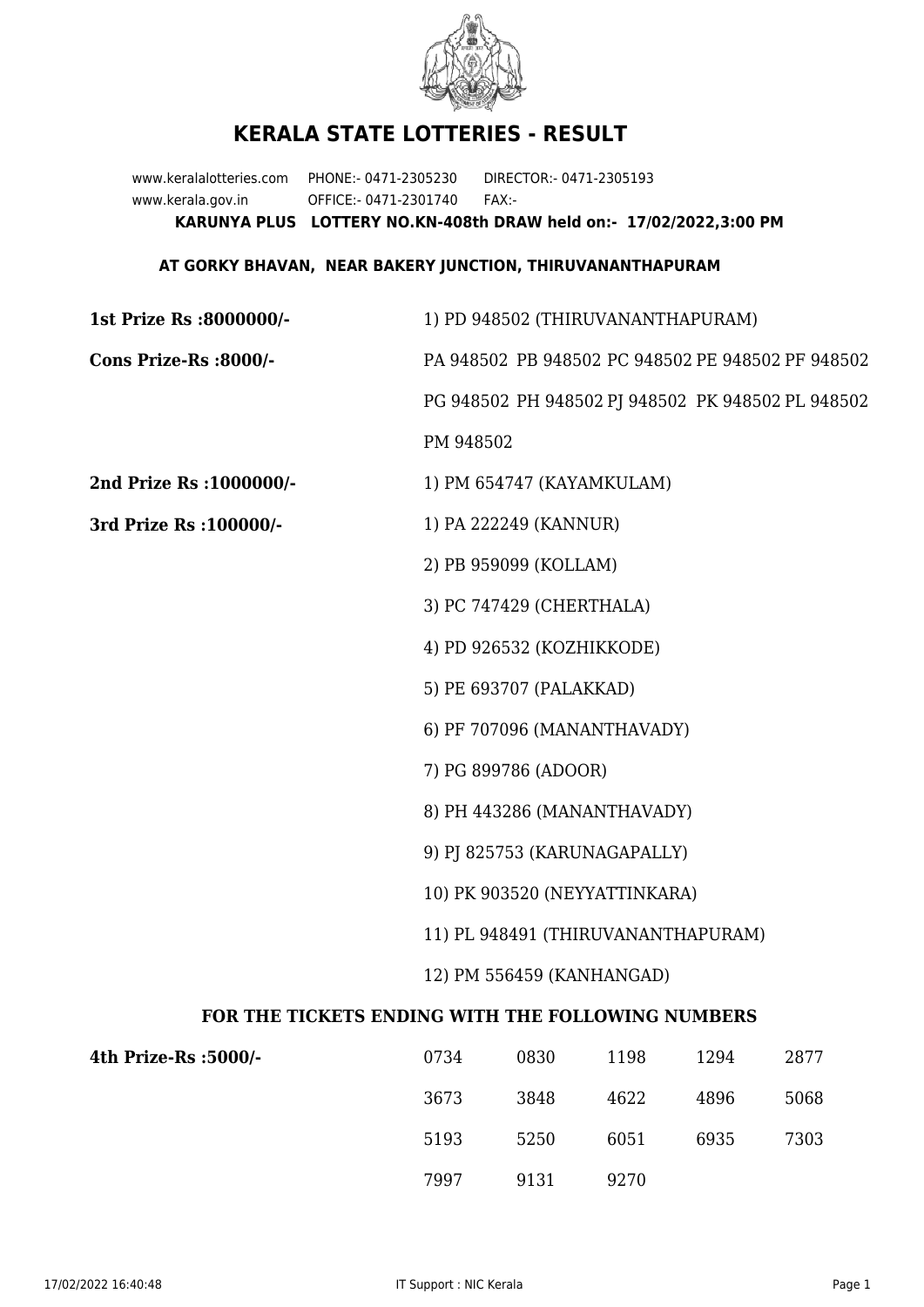| 5th Prize-Rs : 1000/- | 0451 | 0735 | 1092 | 1139 | 1612 |
|-----------------------|------|------|------|------|------|
|                       | 1642 | 1718 | 1889 | 2231 | 2427 |
|                       | 3082 | 3407 | 3760 | 4160 | 4418 |
|                       | 4487 | 4812 | 4905 | 5036 | 5817 |
|                       | 6174 | 6224 | 6478 | 6571 | 6824 |
|                       | 7008 | 7223 | 7596 | 9145 | 9196 |
|                       | 9225 | 9349 | 9473 | 9646 |      |
| 6th Prize-Rs :500/-   | 0034 | 0046 | 0129 | 0307 | 0647 |
|                       | 0892 | 1016 | 1068 | 1233 | 1424 |
|                       | 1447 | 1456 | 1482 | 1750 | 1851 |
|                       | 2162 | 2180 | 2215 | 2451 | 2560 |
|                       | 2577 | 2631 | 2650 | 2656 | 2735 |
|                       | 3124 | 3373 | 3380 | 3739 | 3814 |
|                       | 3861 | 3880 | 3934 | 4134 | 4307 |
|                       | 4333 | 4444 | 4559 | 4678 | 4988 |
|                       | 5000 | 5519 | 5559 | 5592 | 5617 |
|                       | 5644 | 5690 | 5727 | 5790 | 5805 |
|                       | 6020 | 6287 | 6372 | 6432 | 6502 |
|                       | 6631 | 6902 | 6934 | 7103 | 7120 |
|                       | 7185 | 7195 | 7390 | 7669 | 7902 |
|                       | 7963 | 8045 | 8319 | 8645 | 8660 |
|                       | 8716 | 8790 | 8798 | 8888 | 9029 |
|                       | 9040 | 9046 | 9627 | 9921 | 9923 |
| 7th Prize-Rs : 100/-  | 0005 | 0024 | 0043 | 0053 | 0081 |
|                       | 0131 | 0207 | 0391 | 0499 | 0730 |
|                       | 0822 | 0844 | 0901 | 0952 | 1035 |
|                       | 1058 | 1102 | 1143 | 1196 | 1466 |
|                       | 1524 | 1735 | 1827 | 1862 | 1864 |
|                       | 2049 | 2112 | 2298 | 2327 | 2350 |